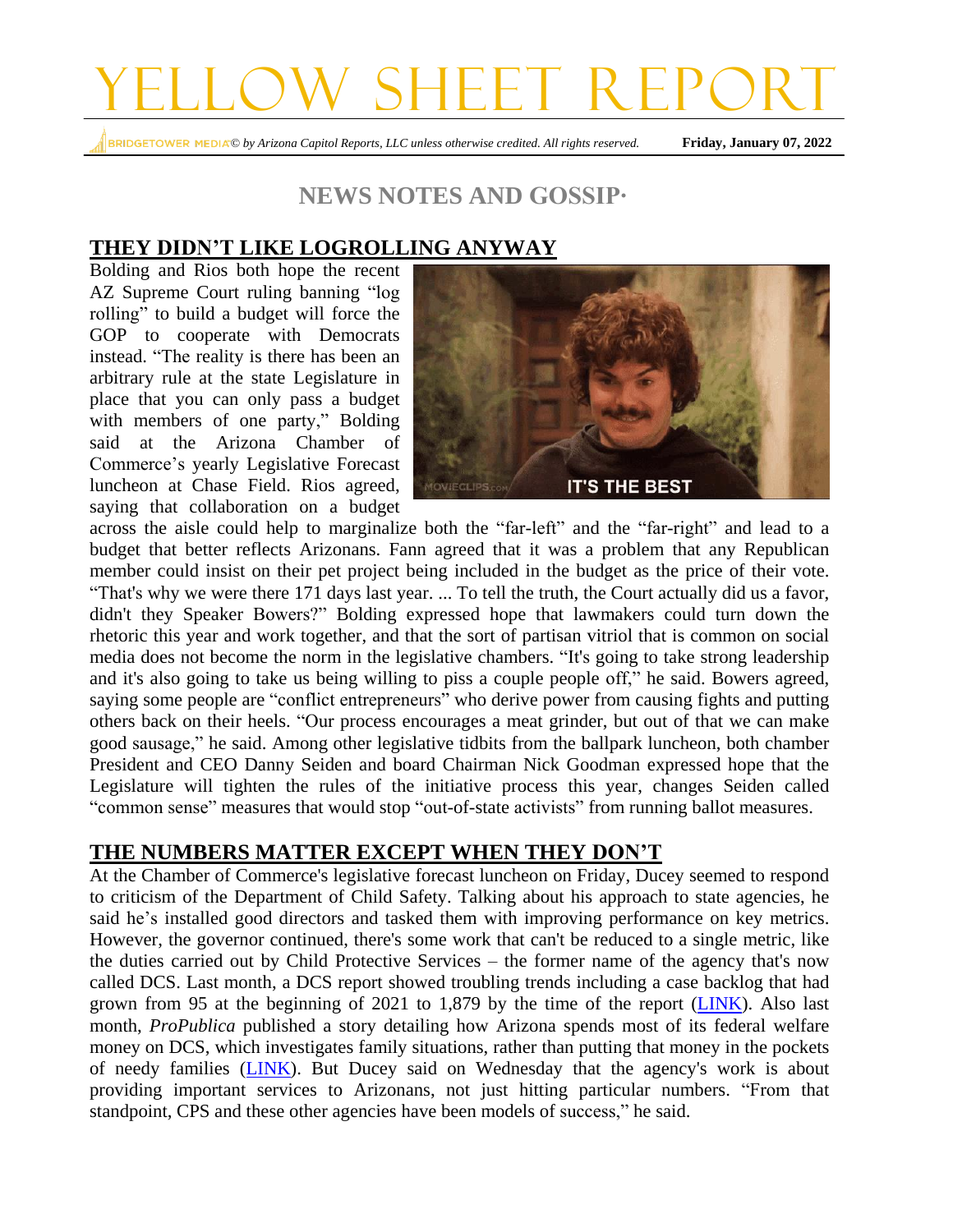# YELLOW SHEET REPORT JANUARY 7, 2022 PAGE 2

 © by ARIZONA CAPITOL REPORTS LLC UNLESS OTHERWISE CREDITED \_\_\_\_\_\_\_\_\_\_\_\_\_\_\_\_\_\_\_\_\_\_\_\_\_\_\_\_\_\_\_\_\_\_\_\_\_\_\_\_\_\_\_\_\_\_\_\_\_\_\_\_\_\_\_\_\_\_\_\_\_\_\_\_\_\_\_\_\_\_\_\_\_\_\_\_\_\_\_\_\_\_\_\_\_\_\_\_\_\_\_\_\_\_\_\_\_\_\_\_\_\_\_\_\_\_\_\_\_\_\_\_\_\_\_\_\_\_\_\_\_\_\_\_\_\_\_\_\_\_\_\_\_\_\_\_\_\_\_\_\_\_\_\_\_\_\_\_\_\_\_\_\_\_\_\_\_

#### **THE SANCTITY OF LIFE AND WHATNOT**

Though the Arizona House is taking Covid precautions for next week's State of the State address – including limiting the number of reporters allowed in attendance – some members are concerned those measures will go out the window when the festivities end. Salman, who is due to give birth on Tuesday, blasted the GOP leadership on Twitter for ignoring her request to work remotely to reduce her Covid risk [\(LINK\)](https://twitter.com/AthenaSalman/status/1479482057264746497?s=20). She sent a letter she sent to Bowers on January 4



expressing her concerns but said she did not receive a response. "It is my understanding that committees will not allow any remote testimony or participation by members … and that you are limiting remote floor participation to only members who are in their offices, and that those members will only be allowed to vote and will be barred from debating the measures or explaining their votes," she wrote. Salman told our reporter she heard the House plans to require lawmakers to attend committee meetings in person and not to require mask use, social distancing or temperature checks. House GOP spokesman Andrew Wilder said the rules about what, if any, accommodations will be made to let lawmakers participate or vote remotely haven't been set yet. He said there are "continuing discussions underway," and he expects to have more information next week. Salman said she heard rumors that a couple of Republican lawmakers have Covid currently, and she is worried about exposing her baby. "In order to participate on the floor, they've arbitrarily decided we have to be in the building, so again, I have to expose myself to an environment that's going to be very crowded," Salman said. "There's going to be people that are sick and not disclosing that information. They're making these decisions in the midst of the worst Covid surge that we've seen all pandemic," she said. Salman said she had planned to work remotely until she gives birth, and then take a leave of absence. She said it makes "absolutely no sense" to not let her participate remotely, since the accommodations she is requesting are the same ones that were available to House members during the 2021 session. "I feel not respected, I feel not heard, and neither do I feel valued as someone who's about to give birth and be responsible for the survival and care of a newborn human being," Salman said. "I'm being forced into an environment that significantly jeopardizes my life and significantly jeopardizes the life and wellbeing of my future baby. ... It's just cruel."

#### **THE PARTY OF FAMILY VALUES**

Mendez, Salman's husband, also has concerns about returning to the Senate in person, but he told our reporter Fann did not respond to his request to attend meetings virtually. In an interview on Thursday, Fann said both chambers want to get back to normal as much as possible, and the Senate will meet in person with limited exceptions. "Our plan right now is that our chamber will be open to the public," she said. "Our committee meetings will be open to the public, our gallery will be open to the public, and if a member has a medical excuse from their doctor and they need to zoom from their office for floor votes or committee votes that will be allowed." Fann said members voting remotely will not be allowed to explain their votes. "If they need to explain their votes, they need to come down here to the floor," she said. Mendez said he heard about the option to vote from his office from Senate Dem leadership but is not a fan of the plan. He said it "would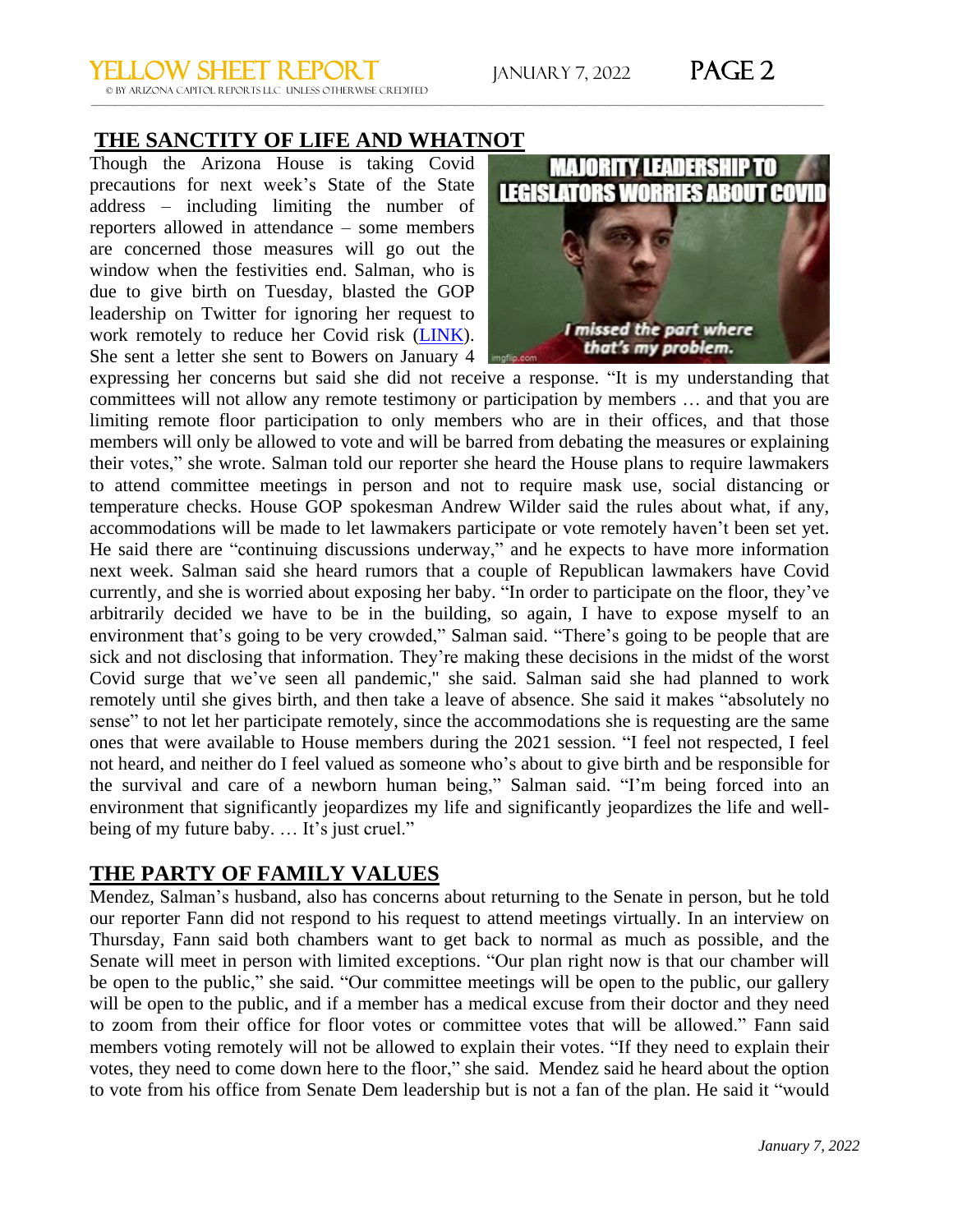defeat the purpose of my newborn and Rep. Salman quarantining at home." Mendez said his letter to Fann included concerns about airborne transmission of the Omicron strain of Covid. "Requiring me to be in my office to utilize a virtual option is asinine," he said. "The Republican leadership in the Senate is playing games with my soon to be newborn and my family's lives." Fann declined to say if any legislators have already asked for a medical exemption.

\_\_\_\_\_\_\_\_\_\_\_\_\_\_\_\_\_\_\_\_\_\_\_\_\_\_\_\_\_\_\_\_\_\_\_\_\_\_\_\_\_\_\_\_\_\_\_\_\_\_\_\_\_\_\_\_\_\_\_\_\_\_\_\_\_\_\_\_\_\_\_\_\_\_\_\_\_\_\_\_\_\_\_\_\_\_\_\_\_\_\_\_\_\_\_\_\_\_\_\_\_\_\_\_\_\_\_\_\_\_\_\_\_\_\_\_\_\_\_\_\_\_\_\_\_\_\_\_\_\_\_\_\_\_\_\_\_\_\_\_\_\_\_\_\_\_\_\_\_\_\_\_\_\_\_\_\_

## **BUILD (18 MILES OF) THE WALL**

Kari Lake has made "finishing" the border wall in Arizona a centerpiece of her campaign about building the wall and she hyped that promise earlier this week before dropping her border policy on Wednesday. But the policy document itself [\(LINK\)](https://www.karilake.com/border-policy) contained a much more modest proposal: completing 18 miles of wall projects initiated under Donald Trump. According to an estimate in that same document, there's 128 miles of state border lacking a border wall – though the document cites a U.S. Customs and Border Protection map that's not entirely

Kari Lake talking



Kari Lake's plan to build the wall



up to date. The policy also states that Lake will declare Arizona is being invaded by undocumented migrants, which – according to a theory circulating in Trump-adjacent circles – would give the state constitutional power to take immigration enforcement into its own hands and even deport migrants on its own. In an interview on Monday with former Trump press Secretary Sean Spicer, Lake explained the legal theory behind the plan, leading Spicer to say, "I feel like I just got a constitutional law degree there." Paul Bender, a constitutional law professor at ASU, has previously dismissed the suggestion that the Constitution's references to invasion could be interpreted as referring to undocumented migration. He said they refer to invasions by a foreign military (YS, [10/28\)](https://yellowsheetreport.com/2021/10/28/the-political-theater-starring-brno-and-hoffman/?utm_term=THE%20POLITICAL%20THEATER%2C%20STARRING%20BRNO%20AND%20HOFFMAN&utm_campaign=In%20Today%27s%20Yellow%20Sheet&utm_content=email&utm_source=Act-On+Software&utm_medium=email&cm_mmc=Act-On%20Software-_-email-_-In%20Today%27s%20Yellow%20Sheet-_-THE%20POLITICAL%20THEATER%2C%20STARRING%20BRNO%20AND%20HOFFMAN).

#### **DALESSANDRO: BEACHES > LEGISLATURE**

Dalessandro has decided not to run for another term. One of the longer-serving Democrats in the Legislature, she was elected to the House in 2012, moved up the Senate a couple of years later and successfully ran for the House again in 2020. But Dalessandro's home of Quail Creek is being redrawn on the new legislative maps into a heavily Republican southern Arizona district. As well as redistricting, Dalessandro said her health is a major reason why she will be leaving after finishing her current term. "I'm not dying any sooner than I will under normal circumstances, but I do have incurable blood cancer," she said. Dalessandro said her mother and grandmother both lived into their 90s and that other people who have been diagnosed with the same form of cancer as her have lived for decades. Dalessandro thanked the University of Arizona Cancer Center for the treatment she has received. "I'm just very grateful for the excellent diagnosis and medical care," she said. Another factor in her retirement, she said, is she has relatives with serious illnesses who she can't take care of at a distance. And, she said, she would like to travel more once Covid dies down and it becomes safer. "When everybody in January 2023 is pressing up their bills, it would be nice to be in Curacao in an AirBnB on the beach," she said.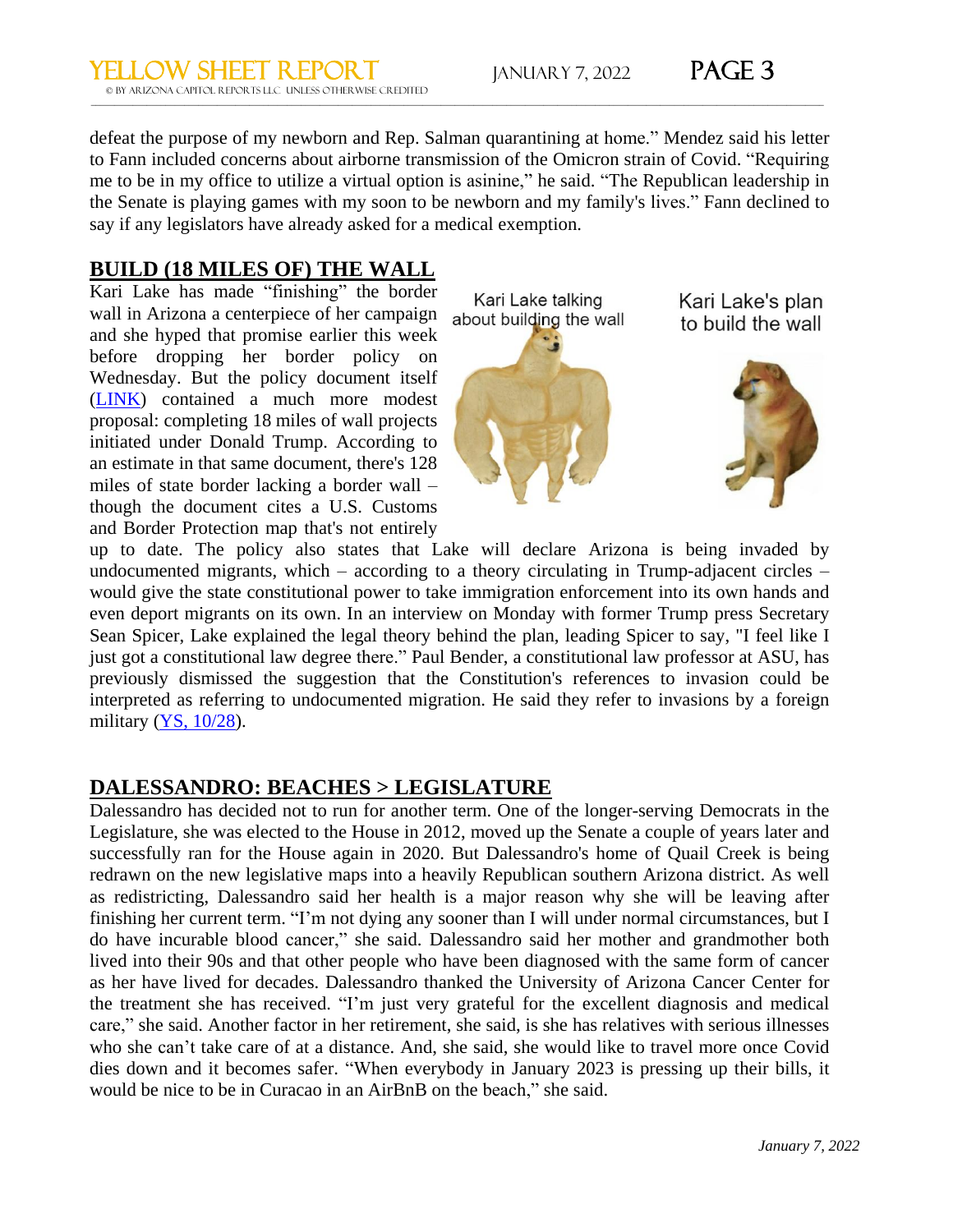#### **BUT SHE'S NOT DONE YET**

Dalessandro still has some issues she wants to work on during her last session. One is to push for the reopening of the Tucson Postal Processing and Distribution Center, which used to serve southern Arizona. A resolution she sponsored calling for keeping the Cherrybell facility open made it through House gov-elect last year. But it later stalled, because former Rep. Becky Nutt, who headed House ways-means at the time, wanted to see if it had 16 Republican votes on the floor before letting it advance and Dalessandro only had 13, she said. Dalessandro said Toma supported the resolution, but that Covid made it difficult to build support across the aisle since she wasn't physically at the Capitol as much as she would be otherwise. While she had relationships with some of the longer-serving GOP members, "it was difficult with some of the newer members to reach out with them," she said. Dalessandro also said she wants to push a proposal to provide incentives for municipalities to use electric vehicles and support rural charging stations. She also wants to work on legislation to give municipalities more of a say in siting cell towers. Other issues she wants to tackle include ways to provide medical debt relief, such as updating the assets that you can shield from being taken and putting limits on interest. "I always say Arizona is like the Tale of Two Cities – it's the best of times to some people and to some people it's the worst of times," she said.

\_\_\_\_\_\_\_\_\_\_\_\_\_\_\_\_\_\_\_\_\_\_\_\_\_\_\_\_\_\_\_\_\_\_\_\_\_\_\_\_\_\_\_\_\_\_\_\_\_\_\_\_\_\_\_\_\_\_\_\_\_\_\_\_\_\_\_\_\_\_\_\_\_\_\_\_\_\_\_\_\_\_\_\_\_\_\_\_\_\_\_\_\_\_\_\_\_\_\_\_\_\_\_\_\_\_\_\_\_\_\_\_\_\_\_\_\_\_\_\_\_\_\_\_\_\_\_\_\_\_\_\_\_\_\_\_\_\_\_\_\_\_\_\_\_\_\_\_\_\_\_\_\_\_\_\_\_

#### **SESSION 2022 SNEAK PEAK**



Some House committees are already posting agendas in advance of their first meetings next week. When House gov-elect gavels in for the first time in 2022 at 9 a.m. Wednesday [\(LINK\)](https://www.azleg.gov/agendas/01120108125.pdf), it will be hearing four bills, among them H2010 (first responder flags; homeowners' associations), a rerun of a Kavanagh bill last year that would add first responder flags the list of flags HOAs are required to let people fly. It will also hear H2023 (electronic ballot images; public record), a Finchem-sponsored measure to require digital images of ballots to be posted

online after an election in a way that makes them searchable by precinct [\(LINK\)](https://www.azleg.gov/legtext/55leg/2R/bills/HB2023P.pdf). Adrian Fontes, who is running for the Democratic nomination for Secretary of State (Finchem is running for the Republican nod), put out a statement Friday saying he supports H2023 accompanied by a photograph of him and Finchem speaking at Chamber of Commerce breakfast. "I fully support this legislation, it's something I wanted as County Recorder, it's something I'll be proud to defend as Secretary of State," he said. "The irony here is that the far-right Republican sponsors of this bill, in their rush to grasp at straws to feed their conspiracies, have actually opted for a procedure that will weaken their argument about election fraud." Fontes said he is suggesting an amendment stating that precincts with fewer than 10 ballots cast be combined into a single catch-all precinct to protect voter privacy. However, Fontes made a point of saying he does not support "holograms, watermarks, or QR codes, none of which add to the security of ballots and may be costprohibitive" – and all of which are part of Biasiucci's H2041 (ballot fraud countermeasures; paper; ink).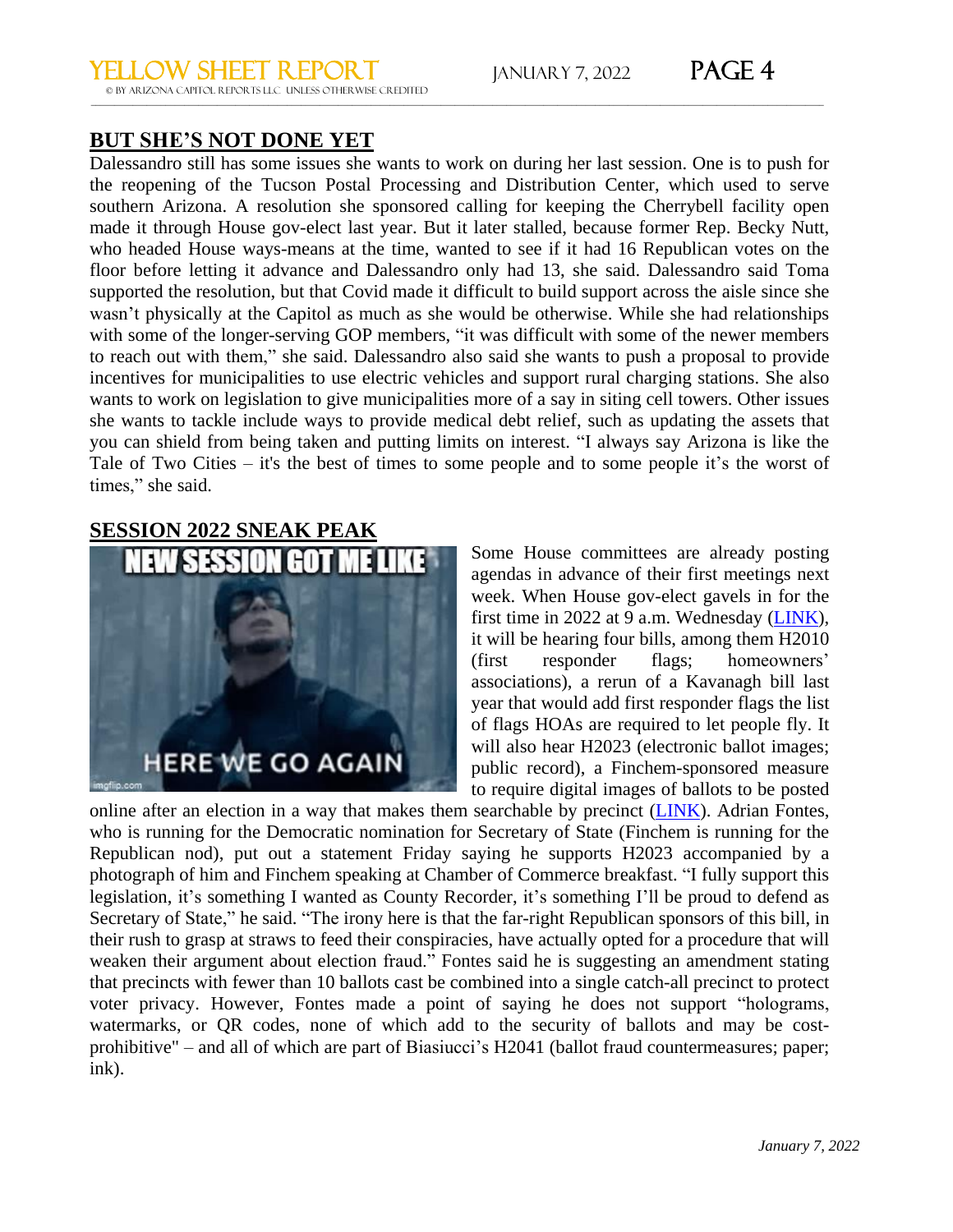# YELLOW SHEET REPORT JANUARY 7, 2022 PAGE 5

 © by ARIZONA CAPITOL REPORTS LLC UNLESS OTHERWISE CREDITED \_\_\_\_\_\_\_\_\_\_\_\_\_\_\_\_\_\_\_\_\_\_\_\_\_\_\_\_\_\_\_\_\_\_\_\_\_\_\_\_\_\_\_\_\_\_\_\_\_\_\_\_\_\_\_\_\_\_\_\_\_\_\_\_\_\_\_\_\_\_\_\_\_\_\_\_\_\_\_\_\_\_\_\_\_\_\_\_\_\_\_\_\_\_\_\_\_\_\_\_\_\_\_\_\_\_\_\_\_\_\_\_\_\_\_\_\_\_\_\_\_\_\_\_\_\_\_\_\_\_\_\_\_\_\_\_\_\_\_\_\_\_\_\_\_\_\_\_\_\_\_\_\_\_\_\_\_

#### **IF EVERYONE'S A DOCTOR, NOBODY IS**

Burges wants Brnovich to weigh in on whether doctors, pharmacists and others can legally refuse to fill prescriptions to treat Covid with drugs such as ivermectin and hydroxychloroquine, and whether pharmaceutical companies, hospitals, state and federal regulatory agencies and others committed RICO violations by discouraging the use of these treatments in favor of medically approved Covid prevention measures such as vaccines. In a three-page letter, Burges asked if what she called "coordinated efforts and activities to suppress the ability of consumers to obtain COVID preventative and treatment therapeutics" violate Arizona's antitrust and consumer protection laws and the Racketeer Influenced and Corrupt Organizations Act [\(LINK\)](https://www.azag.gov/sites/default/files/2021-12/R21-020.pdf). She alleged the



denial of the unapproved treatments "appears to have enriched and financially benefitted select pharmaceutical companies, and those companies and individuals working with them, or supporting those activities … all to the detriment of Arizona consumers seeking full disclosure of available medical options for the prevention and treatment of COVID." Brnovich's office received Burges' letter on December 21; he has not yet issued a response.

#### **CHUCK RYAN IN SCUFFLE WITH TEMPE PD**

*ABC15* reported today that former ADOC Director Chuck Ryan shot himself in the hand and is expected to face charges after allegedly pointing his gun at Tempe Police officers during an incident at his home on Thursday night [\(LINK\)](https://www.abc15.com/news/region-southeast-valley/tempe/former-arizona-corrections-director-charles-ryan-injured-to-face-charges-in-tempe-incident). According to the report, police responded to a call about a possible self-inflicted gunshot wound. Ryan eventually exited the house and allegedly pointed a gun at officers, who used "less than lethal force" but were unable to take him into custody. Ryan later exited the home and police took him into custody before he was transported to the hospital for treatment.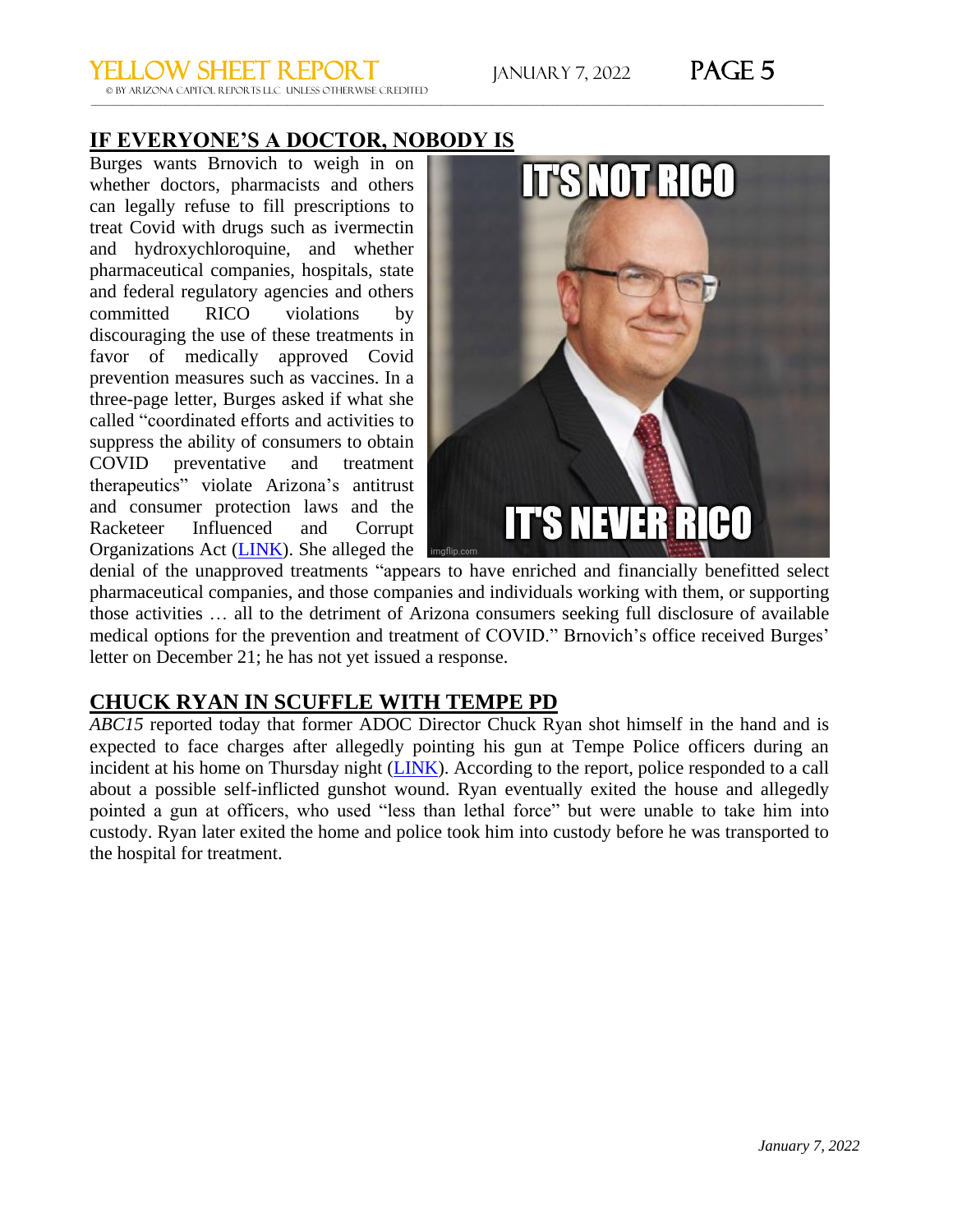# **∙WAKE UP CALL∙**

\_\_\_\_\_\_\_\_\_\_\_\_\_\_\_\_\_\_\_\_\_\_\_\_\_\_\_\_\_\_\_\_\_\_\_\_\_\_\_\_\_\_\_\_\_\_\_\_\_\_\_\_\_\_\_\_\_\_\_\_\_\_\_\_\_\_\_\_\_\_\_\_\_\_\_\_\_\_\_\_\_\_\_\_\_\_\_\_\_\_\_\_\_\_\_\_\_\_\_\_\_\_\_\_\_\_\_\_\_\_\_\_\_\_\_\_\_\_\_\_\_\_\_\_\_\_\_\_\_\_\_\_\_\_\_\_\_\_\_\_\_\_\_\_\_\_\_\_\_\_\_\_\_\_\_\_\_

#### **AZ [response](https://nam12.safelinks.protection.outlook.com/?url=https%3A%2F%2Fnews.azcapitoltimes.com%2Facton%2Fct%2F22716%2Fs-16d5-2201%2FBct%2Fq-005d%2Fl-0021%3A2a8%2Fct1_0%2F1%2Flu%3Fsid%3DTV2%253AfIggwZtyP&data=04%7C01%7Cwschutsky%40azcapitoltimes.com%7C9bf395dc6080408327c008d9d1f6e68a%7C19066f1637ab495782af7cb29bcd78a3%7C1%7C0%7C637771680631404751%7CUnknown%7CTWFpbGZsb3d8eyJWIjoiMC4wLjAwMDAiLCJQIjoiV2luMzIiLCJBTiI6Ik1haWwiLCJXVCI6Mn0%3D%7C3000&sdata=57B0LyoBVg9V%2FrXRCeZGoKRU1zw1nKFbSHP9T3PDh8Y%3D&reserved=0) to Covid surge may be too late**

*Arizona Capitol Times*

Fueled by the highly transmissible omicron variant, surging Covid cases in Arizona have inspired another round of fractured, largely uncoordinated reactions around the state.

**[Repeal,](https://nam12.safelinks.protection.outlook.com/?url=https%3A%2F%2Fnews.azcapitoltimes.com%2Facton%2Fct%2F22716%2Fs-16d5-2201%2FBct%2Fq-005d%2Fl-0021%3A2a8%2Fct2_0%2F1%2Flu%3Fsid%3DTV2%253AfIggwZtyP&data=04%7C01%7Cwschutsky%40azcapitoltimes.com%7C9bf395dc6080408327c008d9d1f6e68a%7C19066f1637ab495782af7cb29bcd78a3%7C1%7C0%7C637771680631404751%7CUnknown%7CTWFpbGZsb3d8eyJWIjoiMC4wLjAwMDAiLCJQIjoiV2luMzIiLCJBTiI6Ik1haWwiLCJXVCI6Mn0%3D%7C3000&sdata=OAMVBsKsUg1qhwkfzOHnN14zM457mNOtolg1Bq6QvZg%3D&reserved=0) replace '21 tax cut aims at Prop. 307**

*Arizona Capitol Times*

Education groups pushing a referendum to repeal the almost \$2 billion in tax cuts passed last year say a new Republican plan to repeal and replace the cuts, which would nix their effort, is an attempt to undercut the will of the voters.

#### **School [funding](https://nam12.safelinks.protection.outlook.com/?url=https%3A%2F%2Fnews.azcapitoltimes.com%2Facton%2Fct%2F22716%2Fs-16d5-2201%2FBct%2Fq-005d%2Fl-0021%3A2a8%2Fct3_0%2F1%2Flu%3Fsid%3DTV2%253AfIggwZtyP&data=04%7C01%7Cwschutsky%40azcapitoltimes.com%7C9bf395dc6080408327c008d9d1f6e68a%7C19066f1637ab495782af7cb29bcd78a3%7C1%7C0%7C637771680631414702%7CUnknown%7CTWFpbGZsb3d8eyJWIjoiMC4wLjAwMDAiLCJQIjoiV2luMzIiLCJBTiI6Ik1haWwiLCJXVCI6Mn0%3D%7C3000&sdata=zl%2FIEtKH2PL6aiyAMmbK9JGmk6JwM1D70%2F97cmmko8c%3D&reserved=0) a ticking time bomb**

*Arizona Capitol Times*

Arizona schools are counting down to a March 1 deadline for the Legislature to override a cap on spending or face not being able to spend \$1.1 billion already approved for them.

**Court makes statement, rules against [lawmakers](https://nam12.safelinks.protection.outlook.com/?url=https%3A%2F%2Fnews.azcapitoltimes.com%2Facton%2Fct%2F22716%2Fs-16d5-2201%2FBct%2Fq-005d%2Fl-0021%3A2a8%2Fct4_0%2F1%2Flu%3Fsid%3DTV2%253AfIggwZtyP&data=04%7C01%7Cwschutsky%40azcapitoltimes.com%7C9bf395dc6080408327c008d9d1f6e68a%7C19066f1637ab495782af7cb29bcd78a3%7C1%7C0%7C637771680631424660%7CUnknown%7CTWFpbGZsb3d8eyJWIjoiMC4wLjAwMDAiLCJQIjoiV2luMzIiLCJBTiI6Ik1haWwiLCJXVCI6Mn0%3D%7C3000&sdata=AcqTS%2Bc7Ob3Z0XWojs8ayT1SvDHyL3ZTomWHiHUhnc8%3D&reserved=0)**

*Capitol Media Services*

The Arizona Supreme Court on Thursday issued a broad ruling that will change forever how state budgets are adopted.

**[Lawmaker](https://nam12.safelinks.protection.outlook.com/?url=https%3A%2F%2Fnews.azcapitoltimes.com%2Facton%2Fct%2F22716%2Fs-16d5-2201%2FBct%2Fq-005d%2Fl-0021%3A2a8%2Fct5_0%2F1%2Flu%3Fsid%3DTV2%253AfIggwZtyP&data=04%7C01%7Cwschutsky%40azcapitoltimes.com%7C9bf395dc6080408327c008d9d1f6e68a%7C19066f1637ab495782af7cb29bcd78a3%7C1%7C0%7C637771680631424660%7CUnknown%7CTWFpbGZsb3d8eyJWIjoiMC4wLjAwMDAiLCJQIjoiV2luMzIiLCJBTiI6Ik1haWwiLCJXVCI6Mn0%3D%7C3000&sdata=MtqzzBwZQeoitYT6a2Ui6jCOszzWSVXmuJDhujeQIXs%3D&reserved=0) withdraws demand attorney general investigate Pima County's vaccine policy**

*Capitol Media Services*

Pima County government is out of danger, at least for now, of having its state funds slashed for requiring most of its employees to be vaccinated.

**Cyber Ninjas faces fine over [Arizona](https://nam12.safelinks.protection.outlook.com/?url=https%3A%2F%2Fnews.azcapitoltimes.com%2Facton%2Fct%2F22716%2Fs-16d5-2201%2FBct%2Fq-005d%2Fl-0021%3A2a8%2Fct6_0%2F1%2Flu%3Fsid%3DTV2%253AfIggwZtyP&data=04%7C01%7Cwschutsky%40azcapitoltimes.com%7C9bf395dc6080408327c008d9d1f6e68a%7C19066f1637ab495782af7cb29bcd78a3%7C1%7C0%7C637771680631434614%7CUnknown%7CTWFpbGZsb3d8eyJWIjoiMC4wLjAwMDAiLCJQIjoiV2luMzIiLCJBTiI6Ik1haWwiLCJXVCI6Mn0%3D%7C3000&sdata=PLN2RPv%2FF2%2Fi%2B9%2Bts0%2FfOB7m277%2F0pXMURZGQWgBLcg%3D&reserved=0) election review records**

*Associated Press*

A judge said January 6 he will fine Cyber Ninjas, the contractor that led Arizona Republicans' 2020 election review, \$50,000 a day if the firm doesn't immediately turn over public records related to the unprecedented inquiry.

**[Virus-related](https://nam12.safelinks.protection.outlook.com/?url=https%3A%2F%2Fnews.azcapitoltimes.com%2Facton%2Fct%2F22716%2Fs-16d5-2201%2FBct%2Fq-005d%2Fl-0021%3A2a8%2Fct7_0%2F1%2Flu%3Fsid%3DTV2%253AfIggwZtyP&data=04%7C01%7Cwschutsky%40azcapitoltimes.com%7C9bf395dc6080408327c008d9d1f6e68a%7C19066f1637ab495782af7cb29bcd78a3%7C1%7C0%7C637771680631444569%7CUnknown%7CTWFpbGZsb3d8eyJWIjoiMC4wLjAwMDAiLCJQIjoiV2luMzIiLCJBTiI6Ik1haWwiLCJXVCI6Mn0%3D%7C3000&sdata=LA6k827Mwwyi9maN1VcRQHsKOD0y4XMqPhzMy7Dt30M%3D&reserved=0) emergency room visits rise in Arizona as more seek tests**

*Associated Press*

Virus-related emergency room visits have set a pandemic record in Arizona, where hospitals are crowded and cases are up even though deaths from COVID-19 have tapered off a bit.

**Theresa Hatathlie [appointed](https://nam12.safelinks.protection.outlook.com/?url=https%3A%2F%2Fnews.azcapitoltimes.com%2Facton%2Fct%2F22716%2Fs-16d5-2201%2FBct%2Fq-005d%2Fl-0021%3A2a8%2Fct8_0%2F1%2Flu%3Fsid%3DTV2%253AfIggwZtyP&data=04%7C01%7Cwschutsky%40azcapitoltimes.com%7C9bf395dc6080408327c008d9d1f6e68a%7C19066f1637ab495782af7cb29bcd78a3%7C1%7C0%7C637771680631444569%7CUnknown%7CTWFpbGZsb3d8eyJWIjoiMC4wLjAwMDAiLCJQIjoiV2luMzIiLCJBTiI6Ik1haWwiLCJXVCI6Mn0%3D%7C3000&sdata=BO58C7aETNgiQ1pDjvyiYCuxBveCjc4VlDGLRJbXE2U%3D&reserved=0) to District 7 Senate vacancy**

*Arizona Daily Sun*

Theresa Hatathlie will fill the District 7 Senate seat left vacant following the December resignation of Democratic state Sen. Jamescita Peshlakai.

**Governor Ducey announces \$7.5 million to bolster law [enforcement](https://nam12.safelinks.protection.outlook.com/?url=https%3A%2F%2Fnews.azcapitoltimes.com%2Facton%2Fct%2F22716%2Fs-16d5-2201%2FBct%2Fq-005d%2Fl-0021%3A2a8%2Fct9_0%2F1%2Flu%3Fsid%3DTV2%253AfIggwZtyP&data=04%7C01%7Cwschutsky%40azcapitoltimes.com%7C9bf395dc6080408327c008d9d1f6e68a%7C19066f1637ab495782af7cb29bcd78a3%7C1%7C0%7C637771680631454527%7CUnknown%7CTWFpbGZsb3d8eyJWIjoiMC4wLjAwMDAiLCJQIjoiV2luMzIiLCJBTiI6Ik1haWwiLCJXVCI6Mn0%3D%7C3000&sdata=YoIbY%2BZGZl6zGZKyaKwBarT19DU3KOXOsR3bFBkEgVQ%3D&reserved=0) training**

*Yuma Sun*

Gov. Doug Ducey announced on Thursday a \$7.5 million investment to expand the Arizona Western College Law Enforcement Training Academy in Yuma.

**Test shortages, delays arise as [COVID-19](https://nam12.safelinks.protection.outlook.com/?url=https%3A%2F%2Fnews.azcapitoltimes.com%2Facton%2Fct%2F22716%2Fs-16d5-2201%2FBct%2Fq-005d%2Fl-0021%3A2a8%2Fct10_0%2F1%2Flu%3Fsid%3DTV2%253AfIggwZtyP&data=04%7C01%7Cwschutsky%40azcapitoltimes.com%7C9bf395dc6080408327c008d9d1f6e68a%7C19066f1637ab495782af7cb29bcd78a3%7C1%7C0%7C637771680631464482%7CUnknown%7CTWFpbGZsb3d8eyJWIjoiMC4wLjAwMDAiLCJQIjoiV2luMzIiLCJBTiI6Ik1haWwiLCJXVCI6Mn0%3D%7C3000&sdata=VGaZc87rRGYBRhhblGLj%2BnDSj04tfVJu198l5mC%2BIMs%3D&reserved=0) cases mount**

*Nogales International*

As residents and health professionals try to identify and respond to new COVID-19 infections, they are being hamstrung by a shortage of tests, as well as delays in receiving the results.

**State House District 7 race may turn into [Republican](https://nam12.safelinks.protection.outlook.com/?url=https%3A%2F%2Fnews.azcapitoltimes.com%2Facton%2Fct%2F22716%2Fs-16d5-2201%2FBct%2Fq-005d%2Fl-0021%3A2a8%2Fct11_0%2F1%2Flu%3Fsid%3DTV2%253AfIggwZtyP&data=04%7C01%7Cwschutsky%40azcapitoltimes.com%7C9bf395dc6080408327c008d9d1f6e68a%7C19066f1637ab495782af7cb29bcd78a3%7C1%7C0%7C637771680631474440%7CUnknown%7CTWFpbGZsb3d8eyJWIjoiMC4wLjAwMDAiLCJQIjoiV2luMzIiLCJBTiI6Ik1haWwiLCJXVCI6Mn0%3D%7C3000&sdata=X%2FHYpnnWjfQ8bTE7tUMDRkrb9bHKH6BUYlyIr8nD1Fk%3D&reserved=0) civil war**

*Payson Roundup*

Redistricting has handed Republicans a safe seat that includes all of Rim Country and the White Mountains. **Arizona Protesters Fury Stoked by [Right-Wing](https://nam12.safelinks.protection.outlook.com/?url=https%3A%2F%2Fnews.azcapitoltimes.com%2Facton%2Fct%2F22716%2Fs-16d5-2201%2FBct%2Fq-005d%2Fl-0021%3A2a8%2Fct12_0%2F1%2Flu%3Fsid%3DTV2%253AfIggwZtyP&data=04%7C01%7Cwschutsky%40azcapitoltimes.com%7C9bf395dc6080408327c008d9d1f6e68a%7C19066f1637ab495782af7cb29bcd78a3%7C1%7C0%7C637771680631474440%7CUnknown%7CTWFpbGZsb3d8eyJWIjoiMC4wLjAwMDAiLCJQIjoiV2luMzIiLCJBTiI6Ik1haWwiLCJXVCI6Mn0%3D%7C3000&sdata=uu0%2ByA%2FhiFCWR41kgGq%2FvQhMr8EUprM6oF5d3aU%2Bb9U%3D&reserved=0) Politicians before and after U.S. Capitol Riot**

*Phoenix New Times*

A year ago, today, the world watched events unravel at the U.S. Capitol as if in a stupor.

**Karrin Taylor Robson raises \$3.7M for [governor's](https://nam12.safelinks.protection.outlook.com/?url=https%3A%2F%2Fnews.azcapitoltimes.com%2Facton%2Fct%2F22716%2Fs-16d5-2201%2FBct%2Fq-005d%2Fl-0021%3A2a8%2Fct13_0%2F1%2Flu%3Fsid%3DTV2%253AfIggwZtyP&data=04%7C01%7Cwschutsky%40azcapitoltimes.com%7C9bf395dc6080408327c008d9d1f6e68a%7C19066f1637ab495782af7cb29bcd78a3%7C1%7C0%7C637771680631484400%7CUnknown%7CTWFpbGZsb3d8eyJWIjoiMC4wLjAwMDAiLCJQIjoiV2luMzIiLCJBTiI6Ik1haWwiLCJXVCI6Mn0%3D%7C3000&sdata=9QhSUDM0ixPqWL3hTNXHxy5%2BGSOA7MX6veXlM9ulgQU%3D&reserved=0) race, half from her own pocket**

*Arizona Mirror*

Republican gubernatorial hopeful Karrin Taylor Robson announced that she raised \$3.7 million for her campaign in 2021, with half coming out of her own deep pockets.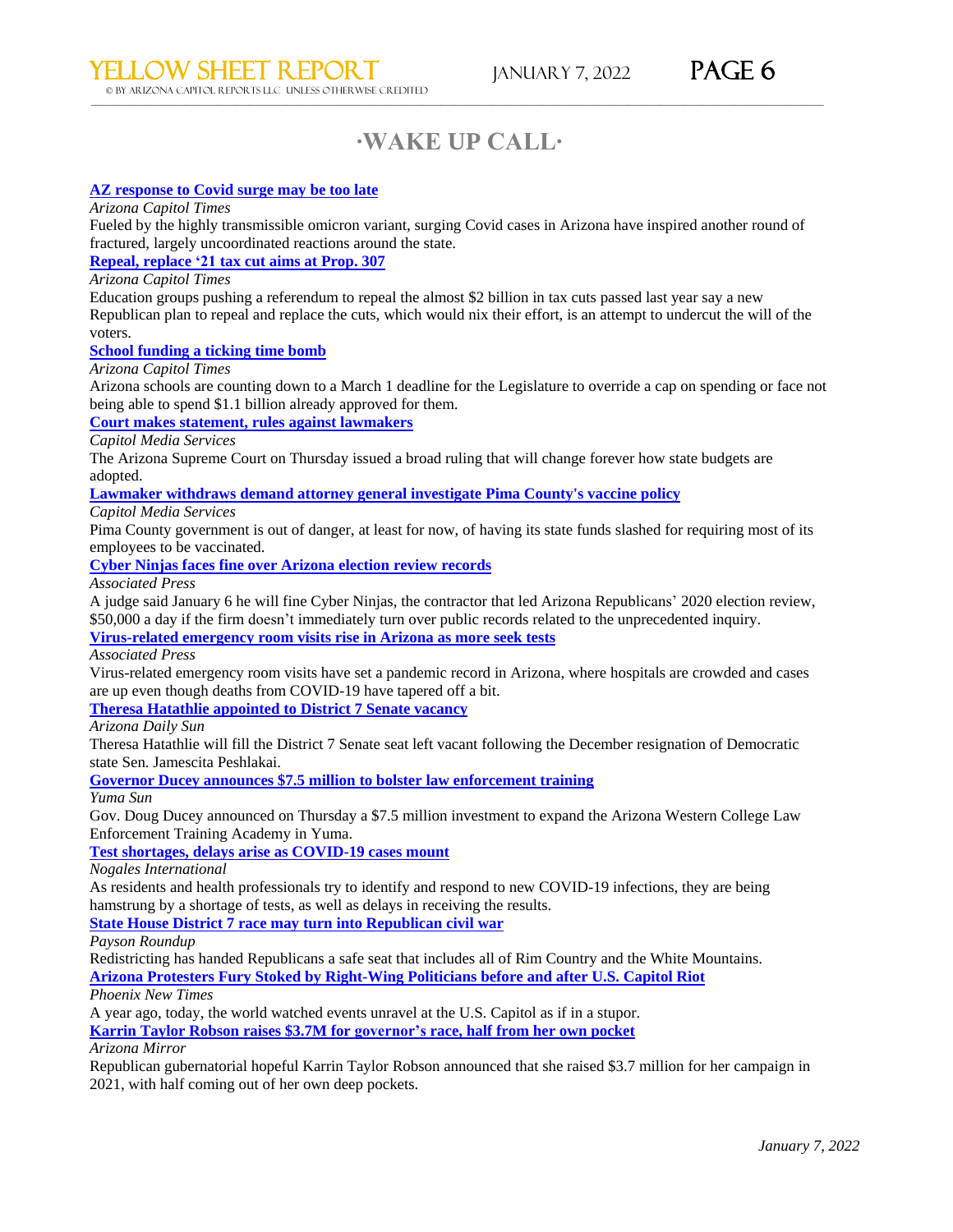**FLLOW SHEET REPORT** JANUARY 7, 2022 **PAGE 7** 

© by ARIZONA CAPITOL REPORTS LLC UNLESS OTHERWISE CREDITED



## **Indigenous [communities](https://nam12.safelinks.protection.outlook.com/?url=https%3A%2F%2Fnews.azcapitoltimes.com%2Facton%2Fct%2F22716%2Fs-16d5-2201%2FBct%2Fq-005d%2Fl-0021%3A2a8%2Fct14_0%2F1%2Flu%3Fsid%3DTV2%253AfIggwZtyP&data=04%7C01%7Cwschutsky%40azcapitoltimes.com%7C9bf395dc6080408327c008d9d1f6e68a%7C19066f1637ab495782af7cb29bcd78a3%7C1%7C0%7C637771680631494354%7CUnknown%7CTWFpbGZsb3d8eyJWIjoiMC4wLjAwMDAiLCJQIjoiV2luMzIiLCJBTiI6Ik1haWwiLCJXVCI6Mn0%3D%7C3000&sdata=6IB86M427Rz%2FjmwfsVOzbUZ3zDajV0g2I5TN56VJYVs%3D&reserved=0) see COVID-19 increase, but at slower rate because of higher vaccination rates**

*Arizona Mirror*

As COVID-19 cases surge across the country and reach near-record levels in Arizona, many of the state's tribal nations are also seeing an increase in new cases.

**Cyber Ninjas shutting down after judge fines Arizona audit [company](https://nam12.safelinks.protection.outlook.com/?url=https%3A%2F%2Fnews.azcapitoltimes.com%2Facton%2Fct%2F22716%2Fs-16d5-2201%2FBct%2Fq-005d%2Fl-0021%3A2a8%2Fct15_0%2F1%2Flu%3Fsid%3DTV2%253AfIggwZtyP&data=04%7C01%7Cwschutsky%40azcapitoltimes.com%7C9bf395dc6080408327c008d9d1f6e68a%7C19066f1637ab495782af7cb29bcd78a3%7C1%7C0%7C637771680631494354%7CUnknown%7CTWFpbGZsb3d8eyJWIjoiMC4wLjAwMDAiLCJQIjoiV2luMzIiLCJBTiI6Ik1haWwiLCJXVCI6Mn0%3D%7C3000&sdata=vKnxXcuLaE%2BFTUboZ9nnSu1gX3FMGkqaZNNbQbMzqu0%3D&reserved=0) \$50K a day**

*The Hill*

Cyber Ninjas, a firm hired by the Arizona state Senate to conduct a review of Maricopa County's election results, on Thursday announced that it is shutting down after a county government report slammed the firm and a judge ordered it to pay \$50,000 a day in fines.

\_\_\_\_\_\_\_\_\_\_\_\_\_\_\_\_\_\_\_\_\_\_\_\_\_\_\_\_\_\_\_\_\_\_\_\_\_\_\_\_\_\_\_\_\_\_\_\_\_\_\_\_\_\_\_\_\_\_\_\_\_\_\_\_\_\_\_\_\_\_\_\_\_\_\_\_\_\_\_\_\_\_\_\_\_\_\_\_\_\_\_\_\_\_\_\_\_\_\_\_\_\_\_\_\_\_\_\_\_\_\_\_\_\_\_\_\_\_\_\_\_\_\_\_\_\_\_\_\_\_\_\_\_\_\_\_\_\_\_\_\_\_\_\_\_\_\_\_\_\_\_\_\_\_\_\_\_

**Kelly raises nearly \$9 million for [reelection](https://nam12.safelinks.protection.outlook.com/?url=https%3A%2F%2Fnews.azcapitoltimes.com%2Facton%2Fct%2F22716%2Fs-16d5-2201%2FBct%2Fq-005d%2Fl-0021%3A2a8%2Fct16_0%2F1%2Flu%3Fsid%3DTV2%253AfIggwZtyP&data=04%7C01%7Cwschutsky%40azcapitoltimes.com%7C9bf395dc6080408327c008d9d1f6e68a%7C19066f1637ab495782af7cb29bcd78a3%7C1%7C0%7C637771680631504307%7CUnknown%7CTWFpbGZsb3d8eyJWIjoiMC4wLjAwMDAiLCJQIjoiV2luMzIiLCJBTiI6Ik1haWwiLCJXVCI6Mn0%3D%7C3000&sdata=3m7DRP2bXW2GUYbNnG20MORAnEiGj1v2VQ7m%2FKgNoKo%3D&reserved=0) bid**

*The Hill*

Sen. Mark Kelly (D-Ariz.) saw his best fundraising stretch since winning his Senate seat in the last three months of 2021, pulling in nearly \$9 million for his reelection bid.

**Why doesn't the Arizona [Legislature](https://nam12.safelinks.protection.outlook.com/?url=https%3A%2F%2Fnews.azcapitoltimes.com%2Facton%2Fct%2F22716%2Fs-16d5-2201%2FBct%2Fq-005d%2Fl-0021%3A2a8%2Fct17_0%2F1%2Flu%3Fsid%3DTV2%253AfIggwZtyP&data=04%7C01%7Cwschutsky%40azcapitoltimes.com%7C9bf395dc6080408327c008d9d1f6e68a%7C19066f1637ab495782af7cb29bcd78a3%7C1%7C0%7C637771680631514261%7CUnknown%7CTWFpbGZsb3d8eyJWIjoiMC4wLjAwMDAiLCJQIjoiV2luMzIiLCJBTiI6Ik1haWwiLCJXVCI6Mn0%3D%7C3000&sdata=DFMAzhHhYRGX7q3lbxG%2FGpDUzzEsdcwDJIOzBnk29PU%3D&reserved=0) have a filibuster?**

*Arizona Republic (Opinion, EJ Montini)*

If a filibuster rule is as great as Republicans (and some Democrats, like Sen. Kyrsten Sinema) say, why do so few state legislatures have one?

**Rep. Mark Finchem [demonstrates](https://nam12.safelinks.protection.outlook.com/?url=https%3A%2F%2Fnews.azcapitoltimes.com%2Facton%2Fct%2F22716%2Fs-16d5-2201%2FBct%2Fq-005d%2Fl-0021%3A2a8%2Fct18_0%2F1%2Flu%3Fsid%3DTV2%253AfIggwZtyP&data=04%7C01%7Cwschutsky%40azcapitoltimes.com%7C9bf395dc6080408327c008d9d1f6e68a%7C19066f1637ab495782af7cb29bcd78a3%7C1%7C0%7C637771680631514261%7CUnknown%7CTWFpbGZsb3d8eyJWIjoiMC4wLjAwMDAiLCJQIjoiV2luMzIiLCJBTiI6Ik1haWwiLCJXVCI6Mn0%3D%7C3000&sdata=CD06EmJJP6YDEKP2EWi3Yx6JRDEds2lejVjQ0mMJsME%3D&reserved=0) once again that he has no shame**

*Arizona Republic (Opinion, Laurie Roberts)*

On a solemn day when the country marks the one-year anniversary of the appalling attack on democracy, Rep. Mark Finchem shows us once again who and what he really is.

**Kari Lake would deport [immigrants](https://nam12.safelinks.protection.outlook.com/?url=https%3A%2F%2Fnews.azcapitoltimes.com%2Facton%2Fct%2F22716%2Fs-16d5-2201%2FBct%2Fq-005d%2Fl-0021%3A2a8%2Fct19_0%2F1%2Flu%3Fsid%3DTV2%253AfIggwZtyP&data=04%7C01%7Cwschutsky%40azcapitoltimes.com%7C9bf395dc6080408327c008d9d1f6e68a%7C19066f1637ab495782af7cb29bcd78a3%7C1%7C0%7C637771680631524217%7CUnknown%7CTWFpbGZsb3d8eyJWIjoiMC4wLjAwMDAiLCJQIjoiV2luMzIiLCJBTiI6Ik1haWwiLCJXVCI6Mn0%3D%7C3000&sdata=Hr%2BNlFU%2BT99sbwscQ4UstvbSZcBYqkwJHmHPwgkbX%2FA%3D&reserved=0) if elected Arizona governor? Seems laughable. Or is it?**

*Arizona Republic (Opinion, Elvia Diaz)*

Kari Lake's border plan may seem laughable, but don't ignore it. As a leading GOP contender, this may be the least of what she'd try to do if elected.

**Build Back Better's clean energy [mandate](https://nam12.safelinks.protection.outlook.com/?url=https%3A%2F%2Fnews.azcapitoltimes.com%2Facton%2Fct%2F22716%2Fs-16d5-2201%2FBct%2Fq-005d%2Fl-0021%3A2a8%2Fct20_0%2F1%2Flu%3Fsid%3DTV2%253AfIggwZtyP&data=04%7C01%7Cwschutsky%40azcapitoltimes.com%7C9bf395dc6080408327c008d9d1f6e68a%7C19066f1637ab495782af7cb29bcd78a3%7C1%7C0%7C637771680631534178%7CUnknown%7CTWFpbGZsb3d8eyJWIjoiMC4wLjAwMDAiLCJQIjoiV2luMzIiLCJBTiI6Ik1haWwiLCJXVCI6Mn0%3D%7C3000&sdata=KoBy1whOEpjMkQaheGwidBgaQKjHcDWEZQhvKDW6oYw%3D&reserved=0) is a bad deal for Arizona**

*Arizona Republic (Op-ed, Rick Gray)*

The Clean Electricity Performance Program, a key part of Build Back Better, wouldn't do more than the free market to address climate change. And it would cost us.

## **∙PRESS RELEASES∙**

## **Blueprint for a Better Arizona: Democratic Leaders to Present 2022 Legislative Priorities**

**PHOENIX, State Capitol** – Senate and House Democratic leaders will present their 2022 Blueprint for a Better Arizona Monday morning before the opening gavel of the new legislative session and the Governor's State of the State address. Democratic leaders will share a bold vision addressing the challenges our fastgrowing state faces during an ongoing pandemic, and right-wing attacks on voting rights, reproductive freedom, and public education.

| WHO:  | Senate Democratic Leader Rebecca Rios                                 |  |  |  |  |  |  |
|-------|-----------------------------------------------------------------------|--|--|--|--|--|--|
|       | House Democratic Leader Reginald Bolding<br>Democratic Caucus members |  |  |  |  |  |  |
|       |                                                                       |  |  |  |  |  |  |
| WHEN: | Monday, January $10^{th}$ at 9:30 a.m.                                |  |  |  |  |  |  |
| www.n |                                                                       |  |  |  |  |  |  |

**WHERE:** Rose Garden, north of old Capitol building 1700 W. Washington

*\*\*Please wear a mask and social distance\*\**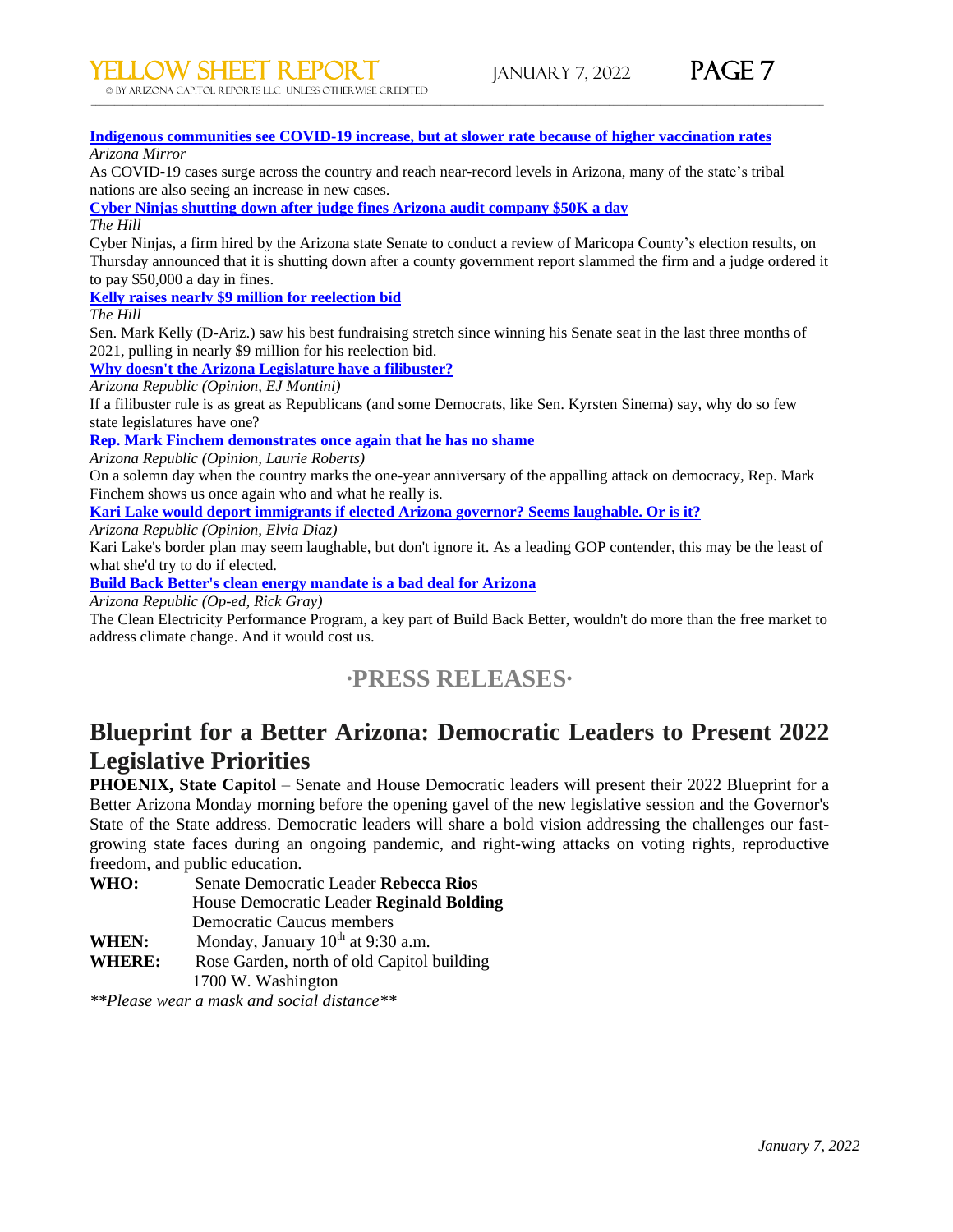## **Board of Supervisors Looks to Appoint New East Mesa Justice of the Peace**

\_\_\_\_\_\_\_\_\_\_\_\_\_\_\_\_\_\_\_\_\_\_\_\_\_\_\_\_\_\_\_\_\_\_\_\_\_\_\_\_\_\_\_\_\_\_\_\_\_\_\_\_\_\_\_\_\_\_\_\_\_\_\_\_\_\_\_\_\_\_\_\_\_\_\_\_\_\_\_\_\_\_\_\_\_\_\_\_\_\_\_\_\_\_\_\_\_\_\_\_\_\_\_\_\_\_\_\_\_\_\_\_\_\_\_\_\_\_\_\_\_\_\_\_\_\_\_\_\_\_\_\_\_\_\_\_\_\_\_\_\_\_\_\_\_\_\_\_\_\_\_\_\_\_\_\_\_

The Maricopa County Board of Supervisors is seeking applicants for Justice of the Peace in the East Mesa Precinct. Judge Keith Russell retired effective December 31, 2021.

The district spans from Gilbert Road on the West to Ellsworth on the East and from Baseline on the South to McDowell in the North. You can see the full precinct [boundaries](https://nam12.safelinks.protection.outlook.com/?url=https%3A%2F%2Flnks.gd%2Fl%2FeyJhbGciOiJIUzI1NiJ9.eyJidWxsZXRpbl9saW5rX2lkIjoxMDQsInVyaSI6ImJwMjpjbGljayIsImJ1bGxldGluX2lkIjoiMjAyMjAxMDcuNTE0MjkzMTEiLCJ1cmwiOiJodHRwczovL3JlY29yZGVyLm1hcmljb3BhLmdvdi9NYXBzMi9KdXN0aWNlX1ByZWNpbmN0cy9DdXJyZW50L0Vhc3RNZXNhVGFibG9pZFNpemUucGRmIn0.-xx4_gj_e-5qfpirrLqSh5mOJQCfaHpkt3Dzih_GWWQ%2Fs%2F1804218367%2Fbr%2F124336872013-l&data=04%7C01%7Cwschutsky%40azcapitoltimes.com%7C72e1cd169fea4c2a9fa908d9d1ff6d02%7C19066f1637ab495782af7cb29bcd78a3%7C1%7C0%7C637771717545369826%7CUnknown%7CTWFpbGZsb3d8eyJWIjoiMC4wLjAwMDAiLCJQIjoiV2luMzIiLCJBTiI6Ik1haWwiLCJXVCI6Mn0%3D%7C3000&sdata=Sgi6wbfW9NIy0EJHhx0sWB%2BWevxJTUPgdWm4WeZ%2F0qo%3D&reserved=0) here.

Per state law, the appointee, like Judge Russell, must be a Republican who lives in the East Mesa Justice Precinct. This person must be a registered Arizona voter. The person selected will fulfill the remainder of the current term which runs through the end of December 2022.

Applicants should send their letters of interest along with a resume to the Office of the Clerk of the Board of Supervisors, 301 W. Jefferson, 10th Floor, Phoenix, AZ 85003 or email it to [ClerkBoard@maricopa.gov.](mailto:ClerkBoard@maricopa.gov) All documents filed with the Clerk's Office will become public records. Applicants are subject to a background check. Applications are due no later than January 20, 2022 at 5:00 pm.

###

# **Arizona Voters Gather at Capitol for Legislative Opening Day**

**Phoenix -** A group of everyday Arizona voters is gathering to hear Governor Ducey's Opening Day remarks and coordinate efforts for the upcoming Legislative session. They will gather on the Capitol grounds for a "watch party" and then share their reactions and concerns on the topics that matter most in their communities with a goal of increasing voter engagement.

- A **retired teacher** will be listening for Ducey's comments on education funding, especially private school vouchers.
- A **single mother** will be watching for information on Ducey's plans for education policy.
- A **retired U.S. Army officer** will be in attendance to hear the governor's plans to address inadequate state support for veterans.
- A **young college student** will be listening for Ducey's plans to manage education inequities.

After the governor's speech, the group will plan ways to influence Arizona's state representatives, namely Senator Vince Leach, Representative Mark Finchem and especially Sen. J.D. Mesnard.

When: January 10 at 10 AM

Where: The lawn bench East of the House of Representatives @ 1700 W. Washington St.

To meet with these Arizona voters, contact Brandy Reese at 630-881-2849 or [media@cebv.us](mailto:media@cebv.us)

###

## **Salmon For Arizona Governor Announces New Endorsement From Four Arizona Business Leaders**

Phoenix – Former Congressman and Republican gubernatorial candidate Matt Salmon today announced the endorsements of Rick Price, president of R.B. Price and Company Inc; Sam Scarmardo, owner of Sam's Shooters Emporium; Steve Snyder, CEO of 21st Century HealthCare; and Phil Townsend, president and owner of Sunlund Chemical Co.

"I am very proud to welcome this endorsement from these respected Arizona business leaders. Rick, Sam, Steve, and Phil understand the hard work and commitment it takes to operate a successful business, and their perspective is incredibly important at a time like today. I look forward to working with the business community as Arizona's next governor to advance policies that empower workers, small business owners and entrepreneurs to thrive," said Salmon.

Price, Scarmardo, Snyder, and Townsend said, "Matt's proven record fighting for the people of Arizona makes it clear that he is the governor our state needs. His unique insight into the sophisticated relationship between policymakers and job creators will provide businesses both small and large with stability and confidence, setting the groundwork for a booming economic future. We are excited to endorse Matt Salmon as the next governor of Arizona."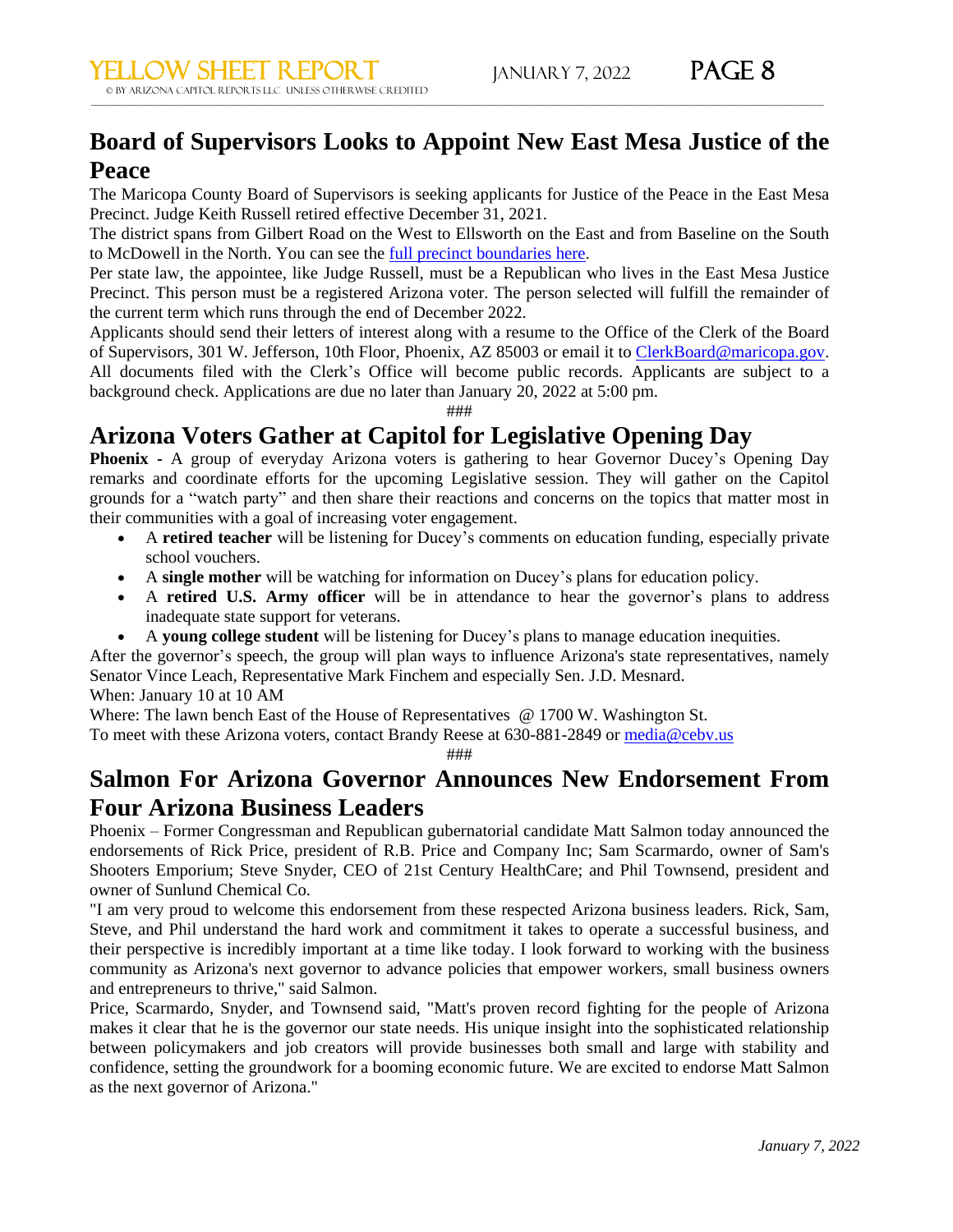You can read Salmon's Economy and Workforce Policy Paper [here](https://nam12.safelinks.protection.outlook.com/?url=https%3A%2F%2Fmattsalmonforaz.us6.list-manage.com%2Ftrack%2Fclick%3Fu%3D93f6123c0e903d5d1cb20ac3a%26id%3D06a0665a8b%26e%3D9573815b44&data=04%7C01%7Cwschutsky%40azcapitoltimes.com%7C3d5cfef3dff647688ba108d9d1fc9977%7C19066f1637ab495782af7cb29bcd78a3%7C1%7C0%7C637771706243278923%7CUnknown%7CTWFpbGZsb3d8eyJWIjoiMC4wLjAwMDAiLCJQIjoiV2luMzIiLCJBTiI6Ik1haWwiLCJXVCI6Mn0%3D%7C3000&sdata=MKcBIbv7yeti%2BbSUdMd%2FyaU5%2FEYJlD3lq8a%2FBx1ku5Q%3D&reserved=0) and learn more about the founding members of his Economy and Workforce Coalition [here.](https://nam12.safelinks.protection.outlook.com/?url=https%3A%2F%2Fmattsalmonforaz.us6.list-manage.com%2Ftrack%2Fclick%3Fu%3D93f6123c0e903d5d1cb20ac3a%26id%3Db29c8ac3f1%26e%3D9573815b44&data=04%7C01%7Cwschutsky%40azcapitoltimes.com%7C3d5cfef3dff647688ba108d9d1fc9977%7C19066f1637ab495782af7cb29bcd78a3%7C1%7C0%7C637771706243278923%7CUnknown%7CTWFpbGZsb3d8eyJWIjoiMC4wLjAwMDAiLCJQIjoiV2luMzIiLCJBTiI6Ik1haWwiLCJXVCI6Mn0%3D%7C3000&sdata=NsvY41Uw4WGbm6WZlqxfPG%2FjP6VLZ6KruwrAR%2FcM3vg%3D&reserved=0)

\_\_\_\_\_\_\_\_\_\_\_\_\_\_\_\_\_\_\_\_\_\_\_\_\_\_\_\_\_\_\_\_\_\_\_\_\_\_\_\_\_\_\_\_\_\_\_\_\_\_\_\_\_\_\_\_\_\_\_\_\_\_\_\_\_\_\_\_\_\_\_\_\_\_\_\_\_\_\_\_\_\_\_\_\_\_\_\_\_\_\_\_\_\_\_\_\_\_\_\_\_\_\_\_\_\_\_\_\_\_\_\_\_\_\_\_\_\_\_\_\_\_\_\_\_\_\_\_\_\_\_\_\_\_\_\_\_\_\_\_\_\_\_\_\_\_\_\_\_\_\_\_\_\_\_\_\_

###

## **Crystal Ball Moves Arizona Congressional Races Right**

**PHOENIX (January 7, 2022)** — In another sign that Republicans are poised to take back the U.S. House by winning districts in Arizona, the *[Crystal](https://nam12.safelinks.protection.outlook.com/?url=https%3A%2F%2Fcenterforpolitics.org%2Fcrystalball%2F2022-house%2F&data=04%7C01%7Cwschutsky%40azcapitoltimes.com%7C0b01a4b67a5c4421e20208d9d20792b1%7C19066f1637ab495782af7cb29bcd78a3%7C1%7C0%7C637771752246233226%7CUnknown%7CTWFpbGZsb3d8eyJWIjoiMC4wLjAwMDAiLCJQIjoiV2luMzIiLCJBTiI6Ik1haWwiLCJXVCI6Mn0%3D%7C3000&sdata=OB%2BE7XjL81U73qPDU3ukmXZ8NOSN4BQuRiaPIcCzxjQ%3D&reserved=0) Ball* recently moved three Arizona Congressional race ratings to the right:

- AZ Congressional District 1 --> "**Leans Republican**"
- AZ Congressional District 2 --> "**Leans Republican**"
- AZ Congressional District 6 --> "**Leans Republican**"

This is another indication of Democrat Tom O'Halleran's diminishing prospects for re-election. O'Halleran, who has a record of voting with Nancy Pelosi 100 [percent](https://nam12.safelinks.protection.outlook.com/?url=https%3A%2F%2Fprojects.propublica.org%2Frepresent%2Fmembers%2FP000197-nancy-pelosi%2Fcompare-votes%2FO000171-tom-o%27halleran%2F117&data=04%7C01%7Cwschutsky%40azcapitoltimes.com%7C0b01a4b67a5c4421e20208d9d20792b1%7C19066f1637ab495782af7cb29bcd78a3%7C1%7C0%7C637771752246243178%7CUnknown%7CTWFpbGZsb3d8eyJWIjoiMC4wLjAwMDAiLCJQIjoiV2luMzIiLCJBTiI6Ik1haWwiLCJXVCI6Mn0%3D%7C3000&sdata=YqwQdSd12I2dbGsCOj8xhuxopTeuV1tBg4YQpYOs3BI%3D&reserved=0) of the time, is too far left for his district. Here's what stories are saying about O'Halleran's troubles:

- *[POLITICO:](https://nam12.safelinks.protection.outlook.com/?url=https%3A%2F%2Fwww.politico.com%2Fnews%2F2021%2F12%2F22%2Fcongressional-redistricting-arizona-525993&data=04%7C01%7Cwschutsky%40azcapitoltimes.com%7C0b01a4b67a5c4421e20208d9d20792b1%7C19066f1637ab495782af7cb29bcd78a3%7C1%7C0%7C637771752246253134%7CUnknown%7CTWFpbGZsb3d8eyJWIjoiMC4wLjAwMDAiLCJQIjoiV2luMzIiLCJBTiI6Ik1haWwiLCJXVCI6Mn0%3D%7C3000&sdata=ysMyljti%2FcxGJBLUmF9BMXFh%2Fcv0d5PhPz8Pq8vjMZs%3D&reserved=0)* "The state's redistricting commission on Wednesday approved a layout [...] very possibly dooming Democratic Rep. Tom O'Halleran in the northeast half of the state."
- *Capitol Media [Services:](https://nam12.safelinks.protection.outlook.com/?url=https%3A%2F%2Fwww.wmicentral.com%2Fnews%2Flatest_news%2Fhow-much-will-democrats-lose%2Farticle_cd662862-5855-51f8-845d-110c87c8c09a.html&data=04%7C01%7Cwschutsky%40azcapitoltimes.com%7C0b01a4b67a5c4421e20208d9d20792b1%7C19066f1637ab495782af7cb29bcd78a3%7C1%7C0%7C637771752246253134%7CUnknown%7CTWFpbGZsb3d8eyJWIjoiMC4wLjAwMDAiLCJQIjoiV2luMzIiLCJBTiI6Ik1haWwiLCJXVCI6Mn0%3D%7C3000&sdata=Cv5AhNI8dZMpK5GyE1QuxH%2FT91RTxeqkMCgRP12NbZE%3D&reserved=0) "*The incumbent who could face the biggest hurdle is Democrat Tom O'Halleran who will be running in CD 2…"
- *[AP:](https://nam12.safelinks.protection.outlook.com/?url=https%3A%2F%2Fwww.abqjournal.com%2F2456718%2Fohalleran-says-redrawn-district-wont-deter-reelection-bid.html&data=04%7C01%7Cwschutsky%40azcapitoltimes.com%7C0b01a4b67a5c4421e20208d9d20792b1%7C19066f1637ab495782af7cb29bcd78a3%7C1%7C0%7C637771752246263093%7CUnknown%7CTWFpbGZsb3d8eyJWIjoiMC4wLjAwMDAiLCJQIjoiV2luMzIiLCJBTiI6Ik1haWwiLCJXVCI6Mn0%3D%7C3000&sdata=mT6jXkadmz%2BI8WF5LJfgpt7XEgLBgMbnim%2FjZwxdx0Q%3D&reserved=0)* "The redrawn district tilts strongly toward Republicans, and voting patterns in the past nine elections cast serious on O'Halleran's prospects for reelection."

"Arizona voters are ready to change course after a year of Joe Biden's failures on the economy, COVID-19 and the border. Republicans are playing offense to retake the House, aided by Biden's sinking approval ratings. The question now for Tom O'Halleran — retire or lose?" – RNC Spokesperson Ben Petersen

###

## **At Valley Metro Northwest Extension Project, Sinema Highlights How Her Bipartisan Infrastructure Law Invests in Arizona Jobs and Transportation**

**PHOENIX –** Arizona senior Senator Kyrsten Sinema toured Valley Metro's Northwest Light Rail Extension Phase II Project at Phoenix Metrocenter and highlighted the historic transportation investments her bipartisan *Infrastructure Investment and Jobs* law makes for Arizona.

"Today's tour offered an exciting look as Valley Metro's Northwest Light Rail Extension continues its final stages of completion, creating jobs and economic opportunities in Phoenix Metrocenter. We look forward to supporting continued infrastructure development through implementation of our historic legislation," said Sinema, lead negotiator and co-author of the bipartisan *Infrastructure Investment and Jobs* law.

The Northwest Light Rail Extension Phase II will expand access to major destinations, including educational institutions, employment centers, entertainment areas, and Phoenix Sky Harbor. The 1.6-mile extension will connect 19<sup>th</sup> Avenue and Dunlap, and includes three transit stations, a multi-modal transit center, a parking garage, and public art. In October 2021, Sinema applauded the U.S. Department of Transportation's announcement of a \$158 million Capital Investment Grant that would complete the funding for the project.

Sinema's bipartisan *Infrastructure Investment and Jobs* law provides funding for Valley Metro and other regional transportation projects to enhance mobility and opportunity for Arizonans that use public transit.

Click **[HERE](https://nam12.safelinks.protection.outlook.com/?url=https%3A%2F%2Fwww.sinema.senate.gov%2Fsites%2Fdefault%2Ffiles%2F2021-08%2F08.02.21%2520Press%2520Memo%3B%2520Bipartisan%2520Infrastructure%2520Investment%2520and%2520Jobs%2520Act%2520Tribal%2520Governments.pdf&data=04%7C01%7Cwschutsky%40azcapitoltimes.com%7C6a4b5cebdbe24ffdf89408d9d2307885%7C19066f1637ab495782af7cb29bcd78a3%7C1%7C0%7C637771928618814982%7CUnknown%7CTWFpbGZsb3d8eyJWIjoiMC4wLjAwMDAiLCJQIjoiV2luMzIiLCJBTiI6Ik1haWwiLCJXVCI6Mn0%3D%7C3000&sdata=JIky%2B%2FgYl772HyrNWU1HU13IRtfWwLTYt02xeqPax2U%3D&reserved=0)** to learn more about how the bipartisan *Infrastructure Investment and Jobs Act* impacts **Tribal communities**

Click **[HERE](https://nam12.safelinks.protection.outlook.com/?url=https%3A%2F%2Fwww.sinema.senate.gov%2Fsites%2Fdefault%2Ffiles%2F2021-08%2F08.03.21%2520Press%2520Memo%3B%2520The%2520Bipartisan%2520Infrastructure%2520Investment%2520and%2520Jobs%2520Act-%2520Wildfire%2520Mitigation%2520and%2520Recovery.pdf&data=04%7C01%7Cwschutsky%40azcapitoltimes.com%7C6a4b5cebdbe24ffdf89408d9d2307885%7C19066f1637ab495782af7cb29bcd78a3%7C1%7C0%7C637771928618824940%7CUnknown%7CTWFpbGZsb3d8eyJWIjoiMC4wLjAwMDAiLCJQIjoiV2luMzIiLCJBTiI6Ik1haWwiLCJXVCI6Mn0%3D%7C3000&sdata=xwhtfkV%2FtuF3Q%2BPSEJsSbOxlXYv05YldGV8AQOh8dA4%3D&reserved=0)** to learn more about how the bipartisan *Infrastructure Investment and Jobs Act* impacts **wildfire mitigation**

Click **[HERE](https://nam12.safelinks.protection.outlook.com/?url=https%3A%2F%2Fwww.sinema.senate.gov%2Fsites%2Fdefault%2Ffiles%2F2021-08%2F08.04.21%2520Press%2520Memo%3B%2520The%2520Bipartisan%2520Infrastructure%2520Investment%2520and%2520Jobs%2520Act-%2520Water%2520Systems%2520and%2520Drought.pdf&data=04%7C01%7Cwschutsky%40azcapitoltimes.com%7C6a4b5cebdbe24ffdf89408d9d2307885%7C19066f1637ab495782af7cb29bcd78a3%7C1%7C0%7C637771928618824940%7CUnknown%7CTWFpbGZsb3d8eyJWIjoiMC4wLjAwMDAiLCJQIjoiV2luMzIiLCJBTiI6Ik1haWwiLCJXVCI6Mn0%3D%7C3000&sdata=TZraGGr3gVLe%2FqKtwSn%2BdkHP2KY8%2B6ivxl%2FMrP70htY%3D&reserved=0)** to learn more about how the bipartisan *Infrastructure Investment and Jobs Act* impacts **water systems and drought resilience**